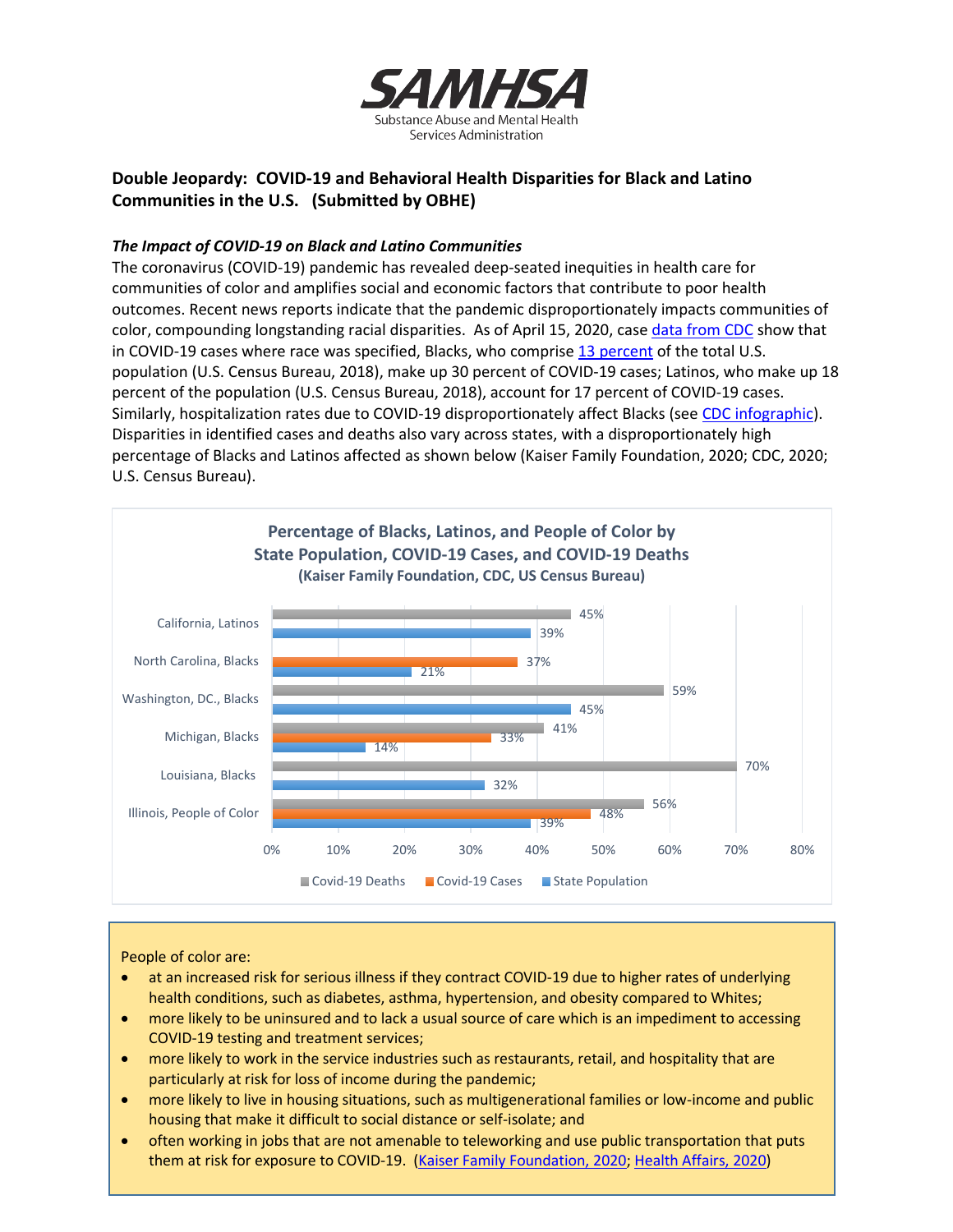# *Compounding Behavioral Health Issues*

The COVID-19 pandemic has spotlighted racial and ethnic disparities in access to behavioral health care. While their rates of behavioral health disorders may not significantly differ from the general population, Blacks and Latinos have substantially lower access to mental health and substance-use treatment services as shown below. [\(NSDUH, 2020\)](https://www.samhsa.gov/data/data-we-collect/nsduh-national-survey-drug-use-and-health).



#### Despite Consequences and Disease Burden, Treatment Gaps among Hispanics Remain Vast PAST YEAR, 2018 NSDUH, Hispanic 12+ 6.9M 7M 6N 5M 67.1% 4M 3.3M 3M 89.7%  $2M$  $1.5M$  $1.3M$ 44.0% 882K 1M 93.0% 62.1% OM Any Mental Illness **Substance Use Serious Mental** Co-Occurring AMI Major Depressive and SUD 18+ Disorder (SUD) 12+ (AMI) 18+ Episode 12-17 Illness 18+ \* No Treatment for SUO is defined as not receiving treatment at any location, such as a hospital (inpatient), rehabilitatic<br>(inpatient or outpatient), mental health center, emergency room, private doctor's office, self-hel facility SAMHSA 55

Given the existing impediments to care for Blacks and Latinos due to social determinants of health, COVID-19 pandemic will place those with behavioral health problems at even higher vulnerability. Blacks and Latinos have lower access to needed treatment, often terminate treatment prematurely, and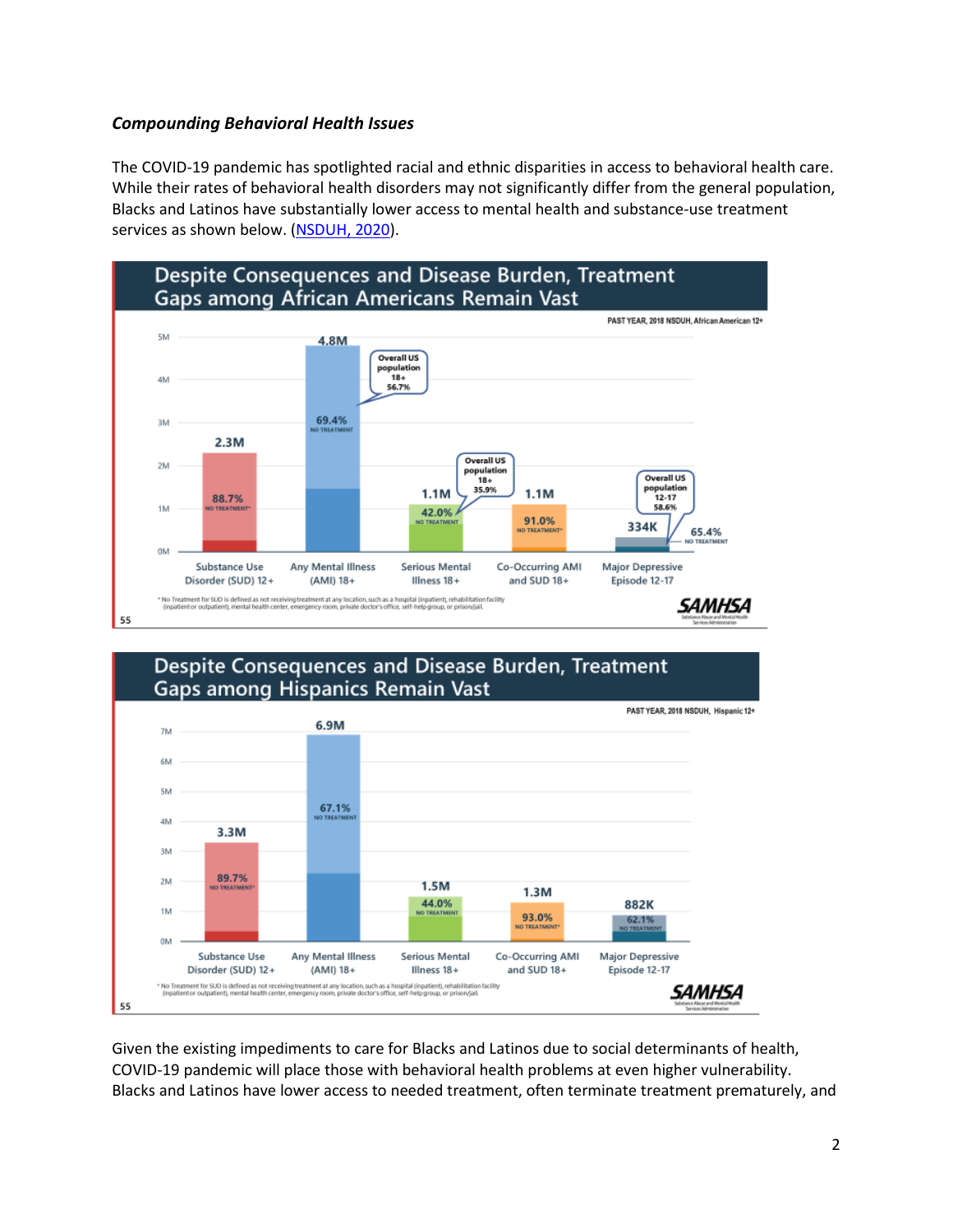experience less culturally responsive care. A recent [report](https://www.pewresearch.org/fact-tank/2020/03/24/hispanics-more-likely-than-americans-overall-to-see-coronavirus-as-a-major-threat-to-health-and-finances/) indicates that Hispanics were significantly more likely than the general U.S. population to see COVID-19 as a major threat to their health and finances. In terms of substance use, Black and Latino communities are continuing to deal with the opioid epidemic while now in the midst of the COVID-19 pandemic. Specifically:

• Blacks and Latinos have limited access to prevention, treatment, and recovery services for substance use disorders. While they have similar rates of opioid misuse as the general population, in recent years Blacks have experienced the greatest increase in rate for overdose deaths from nonmethadone synthetic opioids [\(SAMHSA, 2020\)](https://store.samhsa.gov/product/The-Opioid-Crisis-and-the-Black-African-American-Population-An-Urgent-Issue/PEP20-05-02-001?referer=from_search_result).

Strategies are needed to prevent disruption of substance use treatment and recovery services, increase capacity for telehealth, and support individuals with substance use disorders and serious mental illnesses who have COVID-19. Disruption of recovery support groups, closing of clinics, and cutting harm reduction efforts such as syringe service programs may trigger relapses and increase rates of hepatitis and HIV.

Blacks and Latinos with mental health and substance use disorders are more likely to be incarcerated and [homeless,](https://mentalillnesspolicy.org/consequences/homeless-mentally-ill.html) than the general population, placing them at increased risk for COVID-19. Homeless and incarcerated individuals have extreme challenges following CDC guidelines for social distancing, washing hands, and self-quarantining. Incarcerated individuals re-entering the community without adequate treatment, services, and supports may be at higher risk for COVID-19.

## *What Can We Do?*

## *Policy Efforts*

- *1. Data Disaggregation.* Data related to COVID-19, including testing, hospitalizations, ICU admissions, and fatalities, disaggregated by race and ethnicity at the local and national level will help target resources. State [case rates](https://www.cdc.gov/coronavirus/2019-ncov/cases-updates/cases-in-us.html) are reported to CDC by jurisdictions and through the National Notifiable Diseases Surveillance System (NNDSS), and [deaths](https://www.cdc.gov/nchs/nvss/vsrr/covid_weekly/) are posted weekly by race/ethnicity on the CDC [National Vital Statistics System, enabling behavioral health providers to understand COVID-19](https://www.cdc.gov/nchs/nvss/index.htm)  prevalence in their state by race and ethnicity.
- *2. Flexibility in Treatment Policies and Payments.* SAMHSA recently [released a guide](https://www.samhsa.gov/medication-assisted-treatment/statutes-regulations-guidelines/covid-19-guidance-otp) for opioid treatment programs, enabling them to dispense take-home methadone during the COVID-19 pandemic. SAMHSA is temporarily allowing remote initiation of buprenorphine. This flexibility provides protection for Black and Latinos needing treatment for opioid-use disorders.
- *3. Navigators for Federal Stimulus Opportunities.* [The CARES Act](https://home.treasury.gov/policy-issues/cares) provides economic stimulus for small businesses and individuals. The National Network to Eliminate Disparities in Behavioral Health (the NNED) disseminated [guidance](https://nned.net/6821/) to its network of 1,200 community-based provider organizations serving racial/ethnic minority populations to apply for the Small Business Administration's Paycheck Protection Program and the IRS's Employment Impact Payments.
- *4. Expanded and Flexible Coverage for Telehealth.* [CMS issued guidance](https://www.cms.gov/newsroom/fact-sheets/medicare-telemedicine-health-care-provider-fact-sheet) for payments for telehealth visits; insurance companies are at least temporarily enhancing coverage for telephone and video health visits. While the digital divide may reveal less stable internet services in Black and Latino households, smartphones allow for video visits with health and behavioral health providers that meet temporarily-relaxed HIPAA compliance.

### *Communication, Health Literacy, and Public Awareness*

*1. Language Translation.* With the rapidly changing knowledge about COVID-19, information is changing on a weekly, sometimes daily basis. [CDC posts notices and fact sheets](https://www.cdc.gov/coronavirus/2019-ncov/communication/print-resources.html?Sort=Date%3A%3Adesc) in multiple [languages.](https://www.cdc.gov/coronavirus/2019-ncov/communication/print-resources.html?Sort=Date%3A%3Adesc) However, the English language materials change on a rapid basis, creating lags in developing translated versions. Timely translation of public health guidance is critical.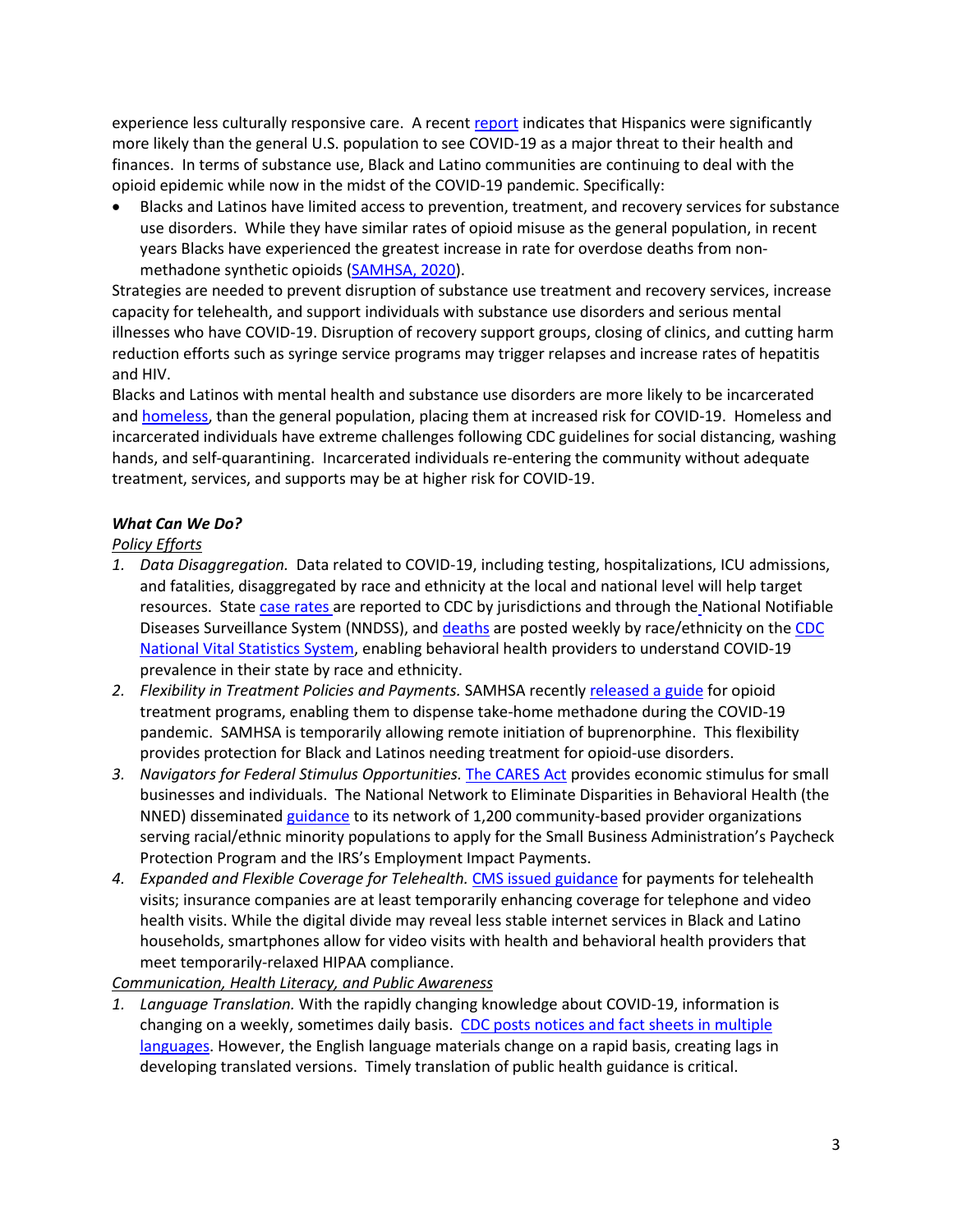- *2. Culturally Tailoring Messages.* Public health concepts are not readily understandable across cultures. Concepts such as social distancing, flattening the curve, self-quarantining, face-masking, washing hands, and wiping down groceries need to be presented in a culturally-appropriate manner.
- *3. Establish Communication Channels.* Messaging about COVID-19 testing, behavioral health services, and federal stimulus opportunities must be accurate, culturally understood, and disseminated through information channels that reach Black and Latino communities. Black or Latino radio, websites such as BlackDoctor.org, and trusted media figures are important messengers.

*Partnerships with Communities: Leaders and Institutions* 

- *1. Faith-based Leaders and Technology.* Faith leaders and places of worship play a key role in providing support, information, and spiritual leadership among Black and Latino communities. They are trusted messengers and influencers who often have a history of addressing health and mental health promotion. Places of worship are increasingly leveraging technology through radio broadcasts, Zoom sermons, Facebook Live, and podcasts.
- *2. Community-Based Organizations (CBOs).* Ethnic and racial-specific community-based organizations have established track-records in the community and are often multi-service providers that integrate health, behavioral health, and social services. They are well-positioned to convey COVID-19 information. They often have diverse partnerships and collaborations with schools, higher education, local businesses, law enforcement, jails, and hospitals. Some CBOs host local town hall sessions. The NNED has [a locator](https://nned.net/connect/about-partner-central/) to find CBOs serving Black and Latino communities.
- *3. Identify Community-Accepted First Responders*. Due to fears of having children taken out of the home, arrests, or deportations, in some Black and Latino communities, first responders are not necessarily police or emergency medical personnel. Rather, they are extended family members, pastors, neighbors, and other community leaders. It's important to identify these communitydetermined first responders for disseminating critical information about COVID-19.

*Health care Workforce and Practice Efforts*

- *1. Virtual and Telehealth Opportunities.* Outpatient clinics, CBOs, and urgent care centers have ramped up the use of telephone and video visits, and insurance companies are expanding coverage for these visits. These changes have eliminated transportation barriers to accessing care. However, many Black and Latino communities may not have regular access to internet, making it harder to participate in telehealth.
- *2. Augment the Workforce.* It is important for healthcare professionals to understand cultural differences in how patients interact with providers and the healthcare system. Given workforce demands, there is opportunity to tap previously unused health care talent. Fast-tracking immigrant, refugee, and bilingual health care professionals who have until now been closed out of the health professions would create a pool of over 200,000 potential health care workers in the U.S.
- *3. [Peer Navigators, Coaches, and Recovery Supports Services.](https://www.samhsa.gov/grants/grant-announcements/sp-20-001)* Peer navigators and coaches, similar to Community Health Workers or *promotoras de salud*, are critical for outreach, engagement, and linking Blacks and Latinos with mental and substance-use disorders to treatment. These peers know the community, are familiar with resources, and are able to communicate effectively with their clients. While peer contacts are usually in person, they can be virtual during the pandemic.

# **SAMHSA Resources:**

**Stress Management during Quarantine for healthcare providers serving Hispanic and Latinos"** FREE, online training regarding how provides for Latino populations can manage stress during [COVID-10 April 21 at 1pm ET. https://mhttcnetwork.org/centers/national-hispanic-and-latino](https://mhttcnetwork.org/centers/national-hispanic-and-latino-mhttc/event/manejo-del-estres-durante-la-cuarentena-para)mhttc/event/manejo-del-estres-durante-la-cuarentena-para (recording will be available)